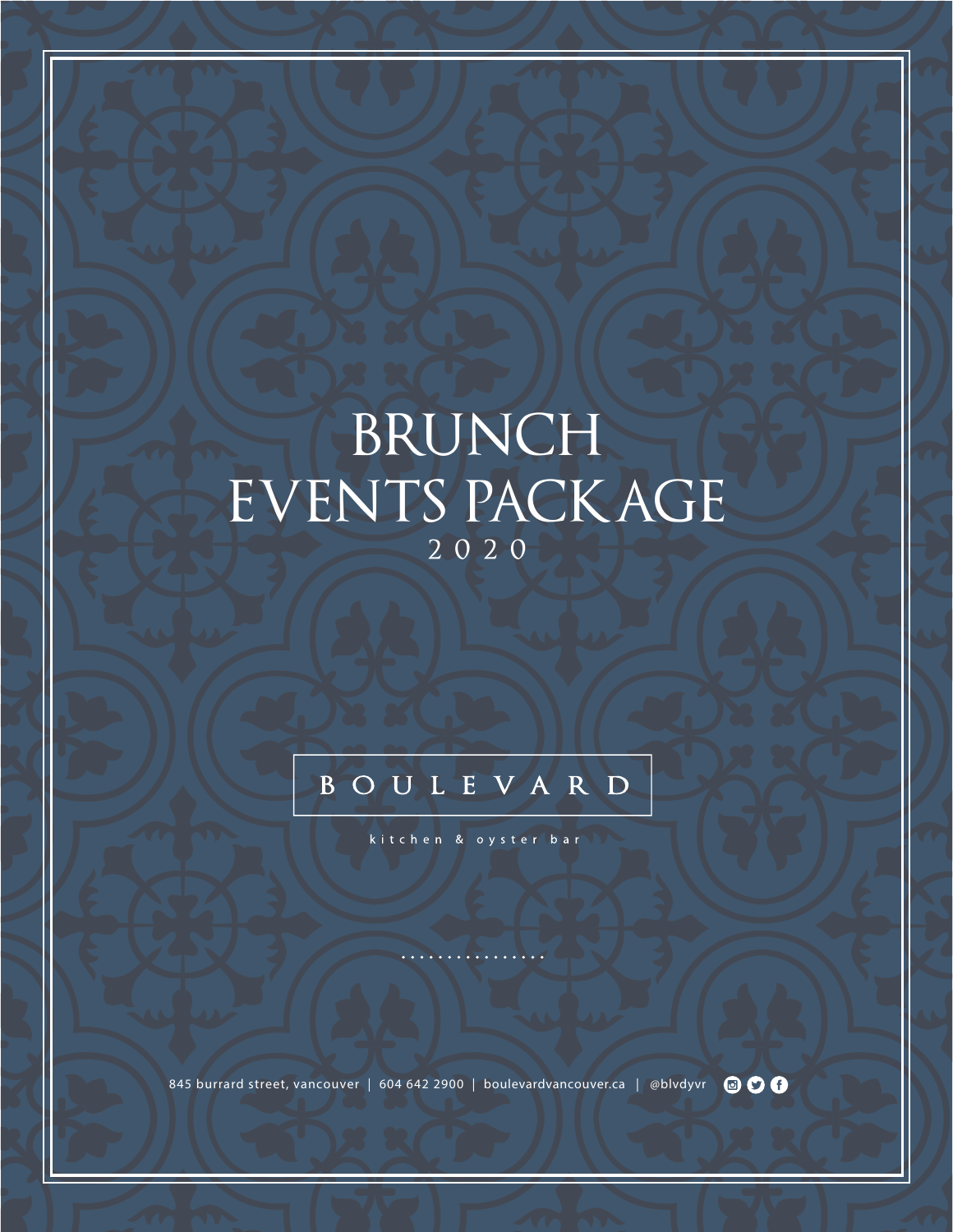### TABLE OF CONTENTS

| Introduction                  | $\overline{2}$ |
|-------------------------------|----------------|
| <b>Floor Plan Options</b>     | 3              |
| <b>Menu Introduction</b>      | 5              |
| <b>Set Brunch Menu</b>        | 6              |
| <b>Mixed Format Brunch</b>    | 7              |
| <b>Family Style Brunch</b>    | 8              |
| <b>Terms &amp; Conditions</b> | 9              |
| Contact                       | 10             |
| <b>Event Contract</b>         | 11             |

located in the heart of downtown vancouver, boulevard kitchen & oyster bar is the ideal venue for private functions of all sizes.

. . . . . . . . . . . .

Combining elements of a classic European bistro with contemporary bespoke style, Boulevard Kitchen & Oyster Bar's décor embraces local works of art, natural stone and imported Italian marble, up-cycled and refurbished antique chandeliers, white oak floors, violin veneer paneling and subtle accents of bronze and gold.

Our gorgeous private dining room is available for celebrations, gatherings and functions for up to 48 guests seated, or 80 guests reception-style. Additional adjoining spaces can accommodate up to 100 guests, and the restaurant is also available for buyouts for a total capacity of 200 seats (please inquire about pricing).

#### **EVENT HOURS**

Daytime: 6:30 a.m. - 4:00 p.m. Evening: 5:00 p.m. - 12:00 a.m.

**BLVD** 

845 burrard street, vancouver | 604 642 2900 boulevardvancouver.ca @blvdyvr a context of the street, vancouver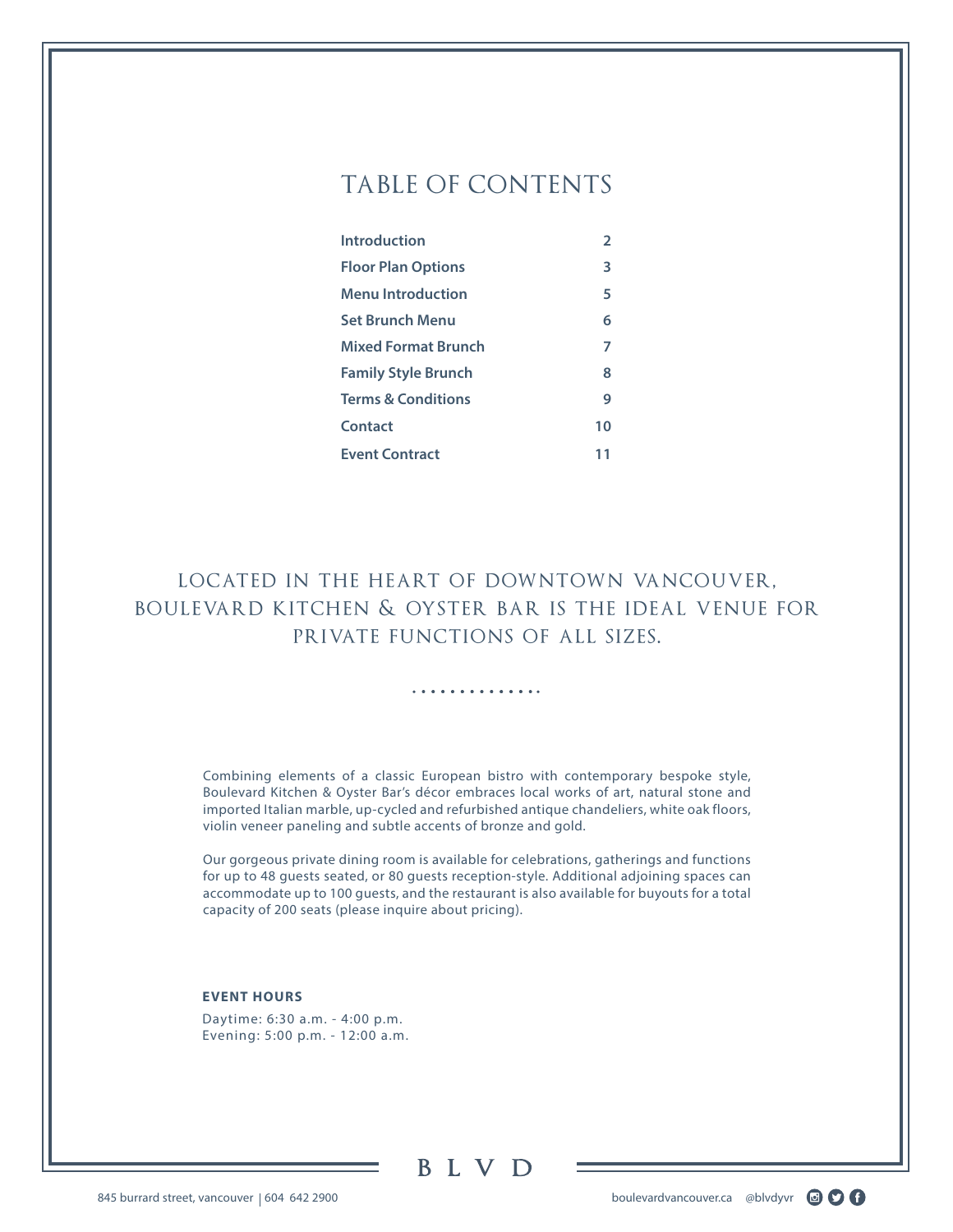

### floor plan options **25' x 29' (650.25 sq. ft.)**

Our private dining room and lounge can be configured in a variety of ways to suit each individual event. Below are a few of our most popular seating arrangements.

. . . . . . . . . . . . . . . . . . . .

#### PR I VAT E D I N I N G ROOM (PDR)

#### FLOOR PLAN OPTION 1

**Seated / Reception Style** Seated (half) - max. 16 guests Seated (full) – max. 48 guests Reception style – max. 80 guests Seated with lounge – max. 70 guests







**minimum spend \$3000**

#### FLOOR PLAN OPTION 2

**Boardroom** Seated (half) – max. 10 guests Seated (full) – max. 18 guests





**S E A T E D ( F U L L ) minimum spend \$3000**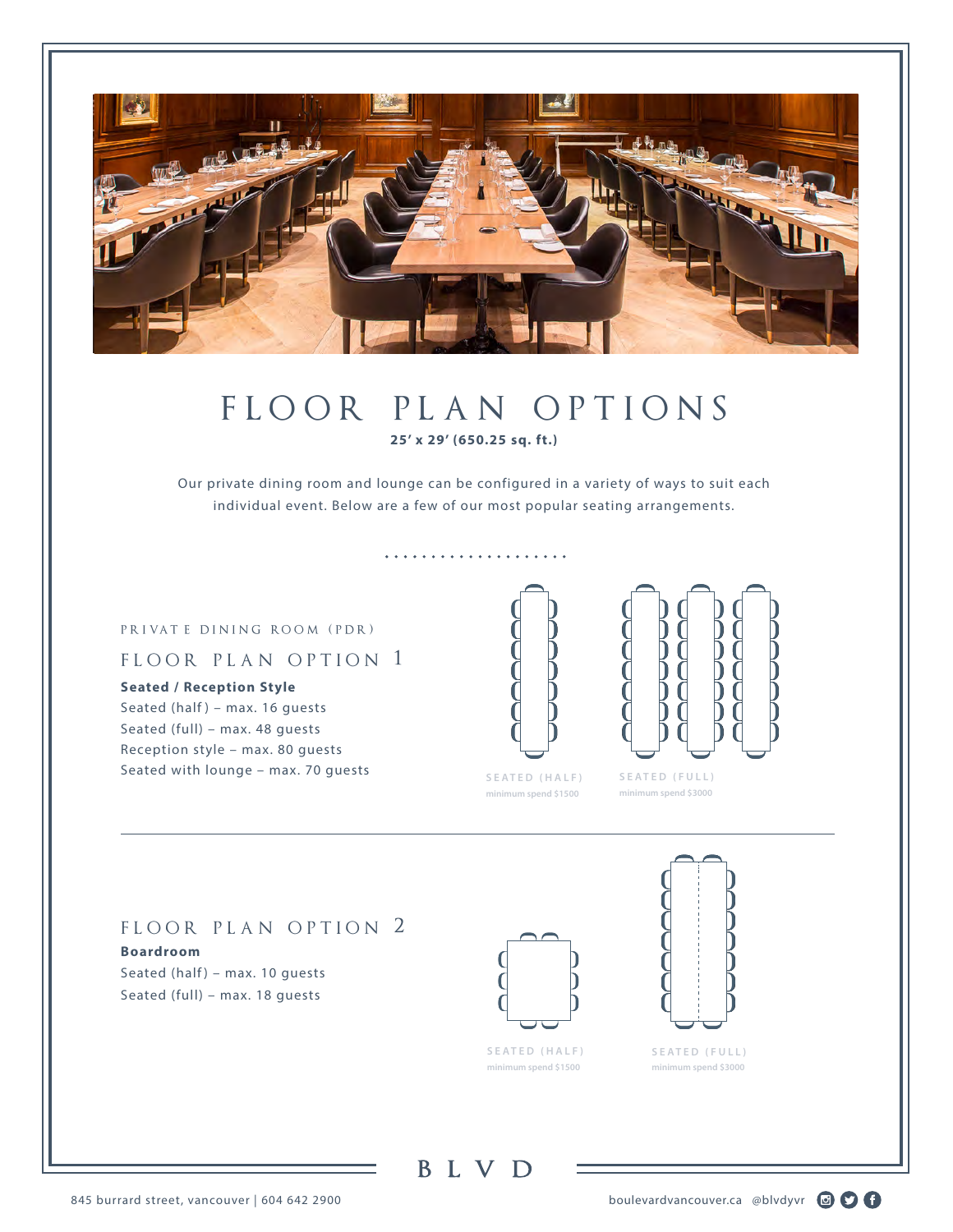

### FLOOR PLAN OPTIONS **CONTINUED**

. . . . . . . . . . . . . . . . . . . .

#### **ter race room**

FLOOR PLAN OPTION 3 Seated – 8-14 guests Reception style – max. 25 guests



#### **ter race room**

FLOOR PLAN OPTION 4

**Private Space** Seated – max. 20 guests



FLOOR PLAN OPTION 5 Seated – 70-90 guests

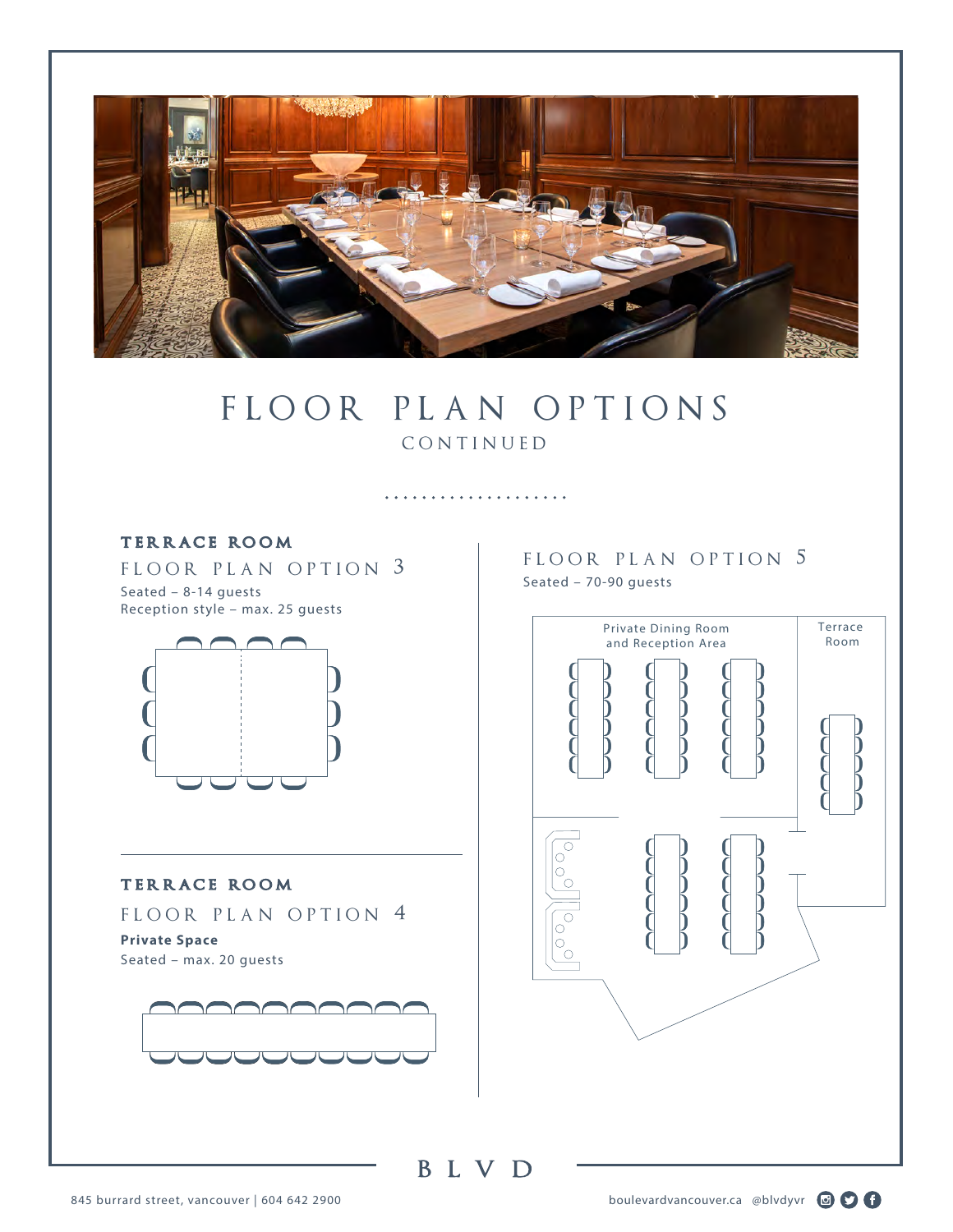## MENUS

. . . . . . . . . . . .



#### fresh. local. inspired.

Located in the heart of downtown Vancouver, Boulevard Kitchen & Oyster Bar redefines the fine art of dining with subtle, unexpected and playful approaches to cuisine, service and style. From the allstar front-of-house team to the acute attention to detail in design to the understated elegance of the restaurant's seafood-focused cuisine infused with casual West Coast flair, Boulevard sets forth an uncompromising standard of excellence guaranteed to capture the attention of food-savvy Vancouver residents and visitors on plate and palate alike.

Celebrating its fifth year as one of the city's leading culinary destinations, the restaurant recently earned the No. 31 spot on the prestigious 2019 ranking of Canada's 100 Best Restaurants, the 2019 Where to Dine Vancouver award for Best Hotel Dining and back-to-back wins in the Best Upscale and Best Seafood categories at the 2018 and '19 Vancouver Magazine Restaurant Awards as well as the magazine's 2019 nod for Best Dessert.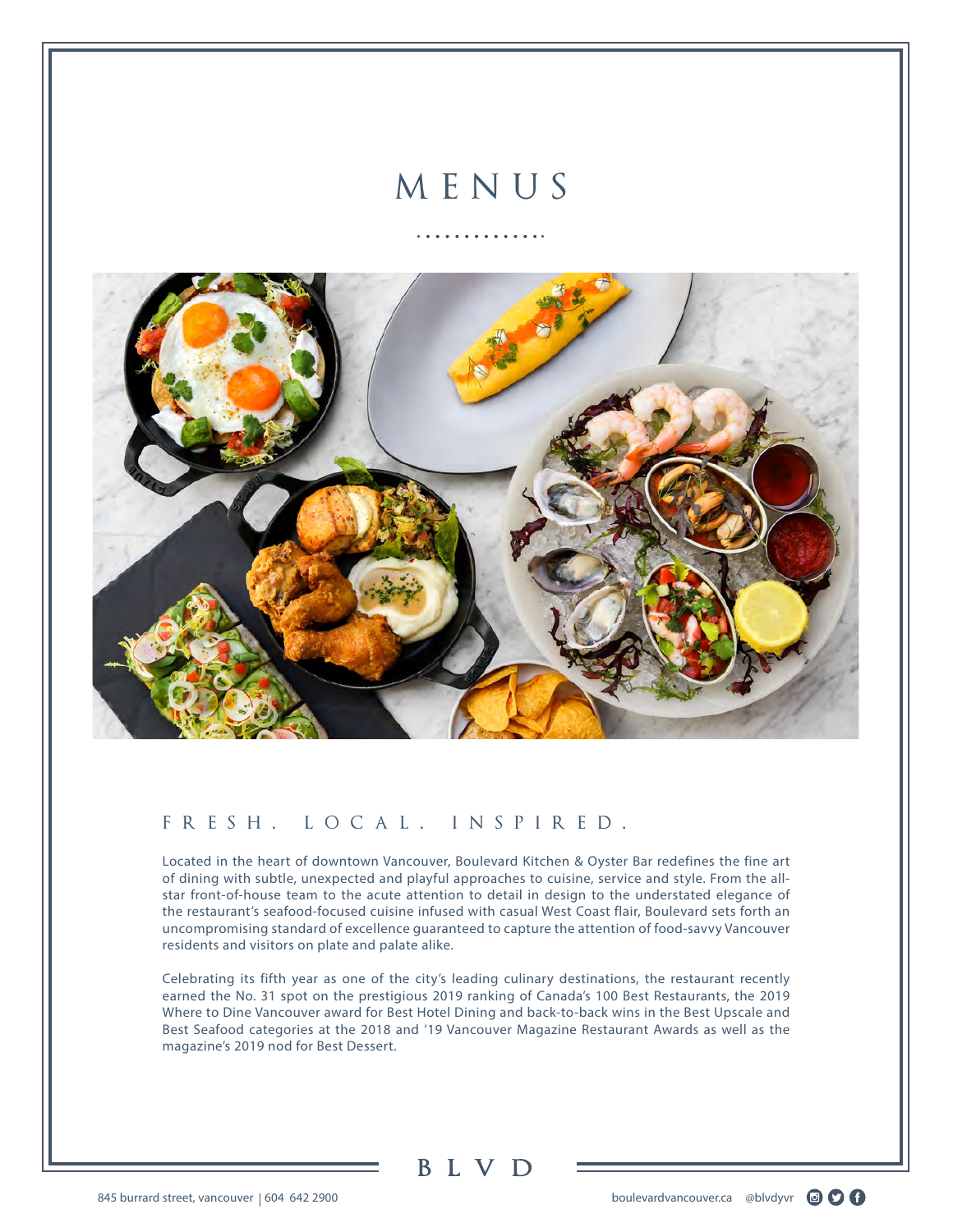

## SET BRUNCH MENU

**\$59 per person exclusive of taxes and gratuity items subject to change**

#### FIRST

#### **side stripe shrimp and mussel escabeche duo**

side stripe shrimp with melon gazpacho, compressed melon and spiced coconut read island mussels escabèche with fennel, paprika, frisée and taro crisps

**beet salad**

chicory greens, roasted heirloom baby beets, cardamom cultured cream

**albacore tuna tataki** charcoal edamame purée, soy braised daikon, tare

#### m a i n

**wild salmon** farro risotto, cropthorne farm cucumber warm dill potato salad, roasted chicken velout

**blvd steak and eggs** onion soubise, crispy russet potatoes, eggs

**squash risotto+ egg** pecorino romano, pearl onions nut and seed vierge, compressed pears, soft poached egg

#### D E S S E R T

**spiced pumpkin tart** pumpkin curd, shortbread crumble vanilla ice cream

**pear charlotte**  podach a end pear and keed spoan varios



845 burrard street, vancouver | 604 642 2900 boulevardvancouver.ca @blvdyvr a context of the street, vancouver

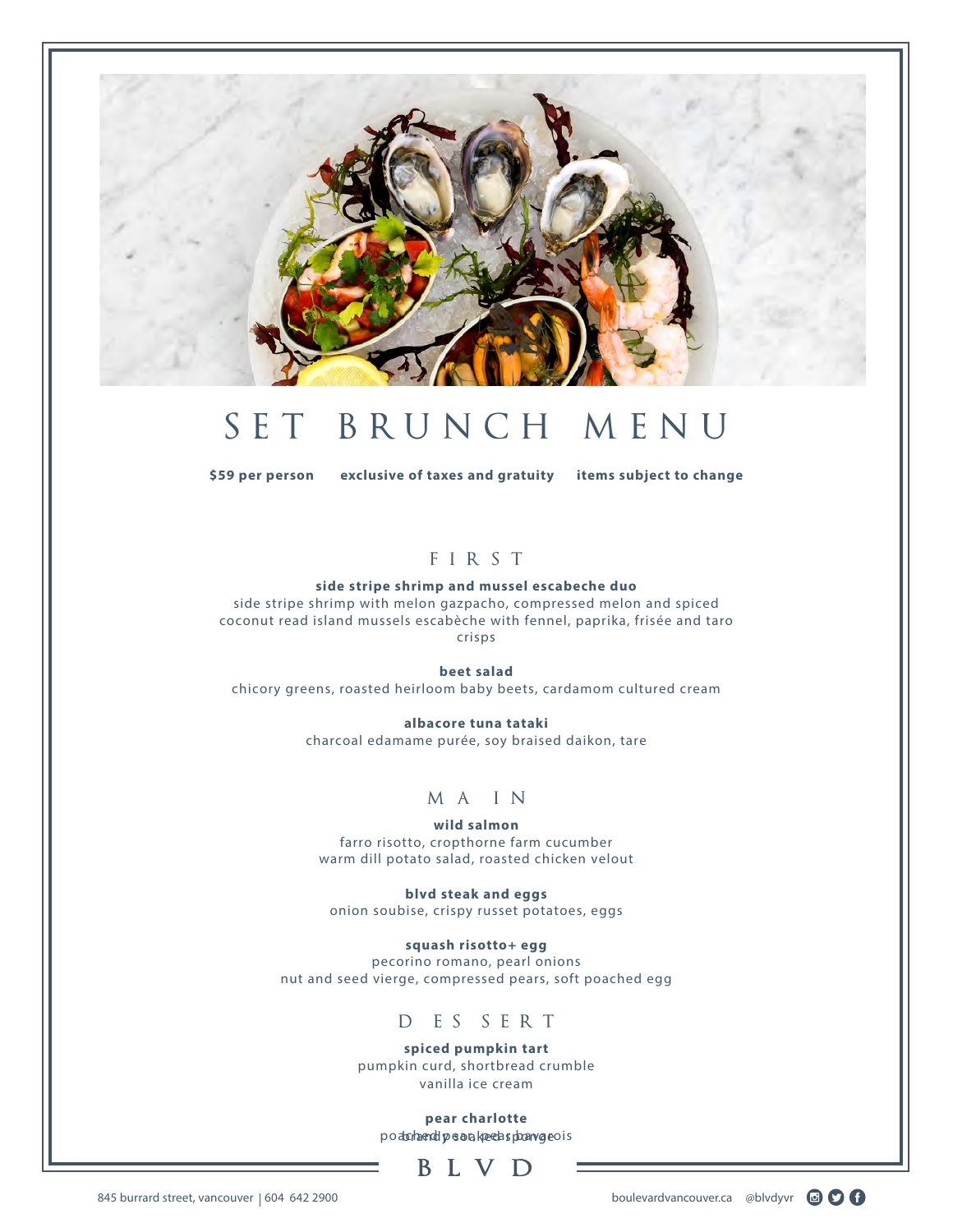## M I X E D F O R M AT B RU N C H

**\$45 per person exclusive of taxes and gratuity items subject to change**

#### for the table

**selection of fresh fruit** seasonal selection

**selection of pastries** baked daily, house preserve, mascarpone

**granola parfait** fresh berries, yogurt, marcona almonds, berry compote

**house smoked salmon pate** grilled sourdough, pickled red onion, capers

**add seafood towers | 22 per person**

wild bc sidestripe shrimp, albacore tuna tataki, read island mussels escabèche, dungeness crab louie, snow crab legs, shrimp, local oysters

#### pre-select three options to share

**avocado toast** smoked tomatoes, frisée, pickled cipollini onions, house soft scrambled egg, cheddar, bacon, tomato, sriracha made focaccia, olive oil, soft poached egg

**squash risotto+ egg**

pecorino romano, pearl onions nut and seed vierge, compressed pears soft poached egg

**eggs benedict** back bacon, hollandaise sauce, hannah brook greens

**huevos rancheros** corn tortilla, sunny side up eggs, pico de gallo, braised smoked ham hock, avocado, cilantro

**breakfast sandwich** mayo, brioche bun

**louie salad** oregon pink shrimp, local dungeness crab, avocado, soft boiled egg, iceberg lettuce

> **steak and eggs** onion soubise, crispy russet potatoes

**buttermilk ranch gem salad** grilled chicken, avocado, radish, english peas, cucumber, cherry tomatoes

#### enhancements

**crispy russet potatoes, house made ketchup | 9 country sausage | 9**

**tiroler thick cut bacon, maple sherry glaze | 6**

DESSERT

**petit fours** chef 's selection

**add dessert platter |\$10 per person**

#### **BLVD**

845 burrard street, vancouver | 604 642 2900 boulevardvancouver.ca @blvdyvr a context of the street, vancouver

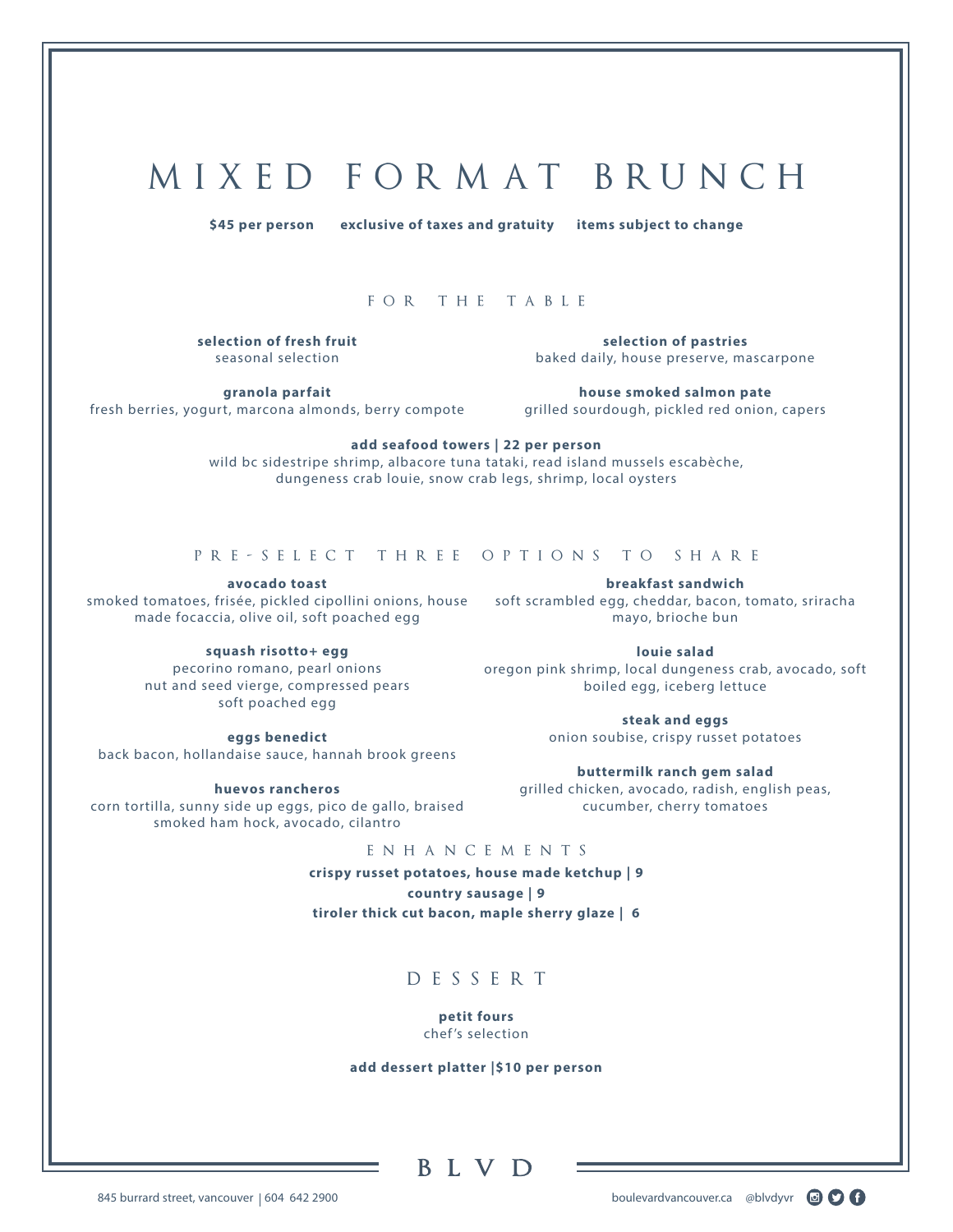## FAMILY STYLE BRUNCH

**\$50 per person exclusive of taxes and gratuity items subject to change**

for the table

**selection of fresh fruit** seasonal selection

#### FIRST

pre-select four options to share

**selection of pastries** baked daily, house preserve, mascarpone

**house smoked salmon pate** grilled sourdough, pickled red onion, capers

**albacore tuna tataki** charcoal edamame purée, soy braised daikon, tare

**red and white quinoa salad** grilled halloumi cheese, chickpeas, cucumbers, spiced tomatoes, baby kale, parsley garlic sauce, sumac vinaigrette

**granola parfait** fresh berries, honey yogurt, marcona almonds, berry compote

**beet salad** chicory greens, roasted heirloom baby beets, cardamom cultured cream

#### **add seafood towers | 22 per person**

wild bc sidestripe shrimp, albacore tuna tataki, read island mussels escabèche, dungeness crab louie, snow crab legs, shrimp, local oysters

#### MAIN

for the table

**boulevard salad**

hannah brook greens, shaved vegetables, puffed quinoa citrus herb crunch, apple cider vinaigrette

pre-select three options to share

**huevos rancheros**

corn tortilla, sunny side up eggs, pico de gallo guajillo chili sauce, braised smoked ham hock, avocado, cilantro

**buttermilk ranch gem salad** grilled chicken, avocado, radish, english peas, cucumber, cherry tomatoes

**squash risotto+ egg** pecorino romano, pearl onions nut and seed vierge, compressed pears soft poached egg

**avocado toast** smoked tomatoes, frisée, pickled cipollini onions, house made focaccia, olive oil, soft poached egg

**nutella stuffed frech toast** brioche, toasted hazelnut, vanilla crème chantilly

oregon pink shrimp, local dungeness crab, avocado, soft boiled egg, iceberg lettuce  $_{\rm E}$   $_{\rm N}$  H  $_{\rm A}$  N  $_{\rm C}$  E  $_{\rm M}$  E N T S

**crispy russet potatoes, house made ketchup | 9 country sausage | 9**

**tiroler thick cut bacon, maple sherry glaze | 6**

#### DESSERT

**petit fours** chef 's selection

**add dessert platter | \$10 per person**

**BLVD** 



**louie salad**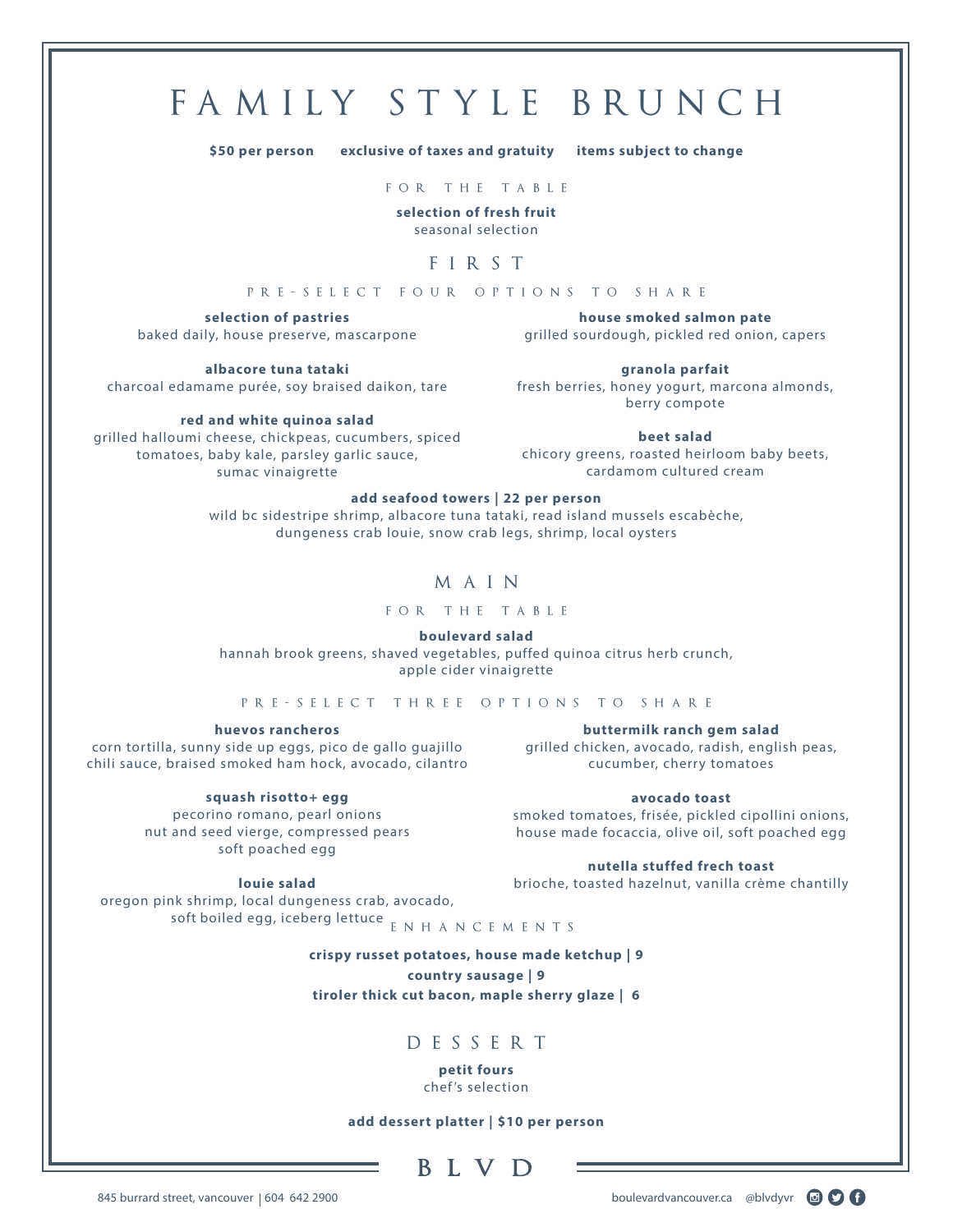### TERMS & CONDITIONS

#### **CONTRACT**

A signed contract and deposit with a valid credit card number is required in order to secure a booking. Without a paid deposit, we reserve the right to release the space to other guests within 3 business days of initial inquiry. The entire bill must be paid in full on the event date, and can be applied to the credit card on file. We are unable to bill guests after the event date.

The restaurant reserves the right to hold more than one function on the property at any given time.

#### **CANCELLATIONS**

Cancellations within 14 days will be charged 50% of the deposit. Cancellations within 7 days will be charged 100% of the deposit. Cancellations are only accepted via email. A signed event contract authorizes Boulevard Kitchen & Oyster Bar to charge this fee against the provided credit card should a cancellation of such nature occur.

#### **MINIMUM SPENDS**

All parties are required to meet the minimum food and beverage spend as outlined in their event contract, which is determine based on the date, time and space booked. Note: the minimum spend does not include applicable taxes and gratuity.

#### **FOOD & BEVERAGE**

All menu items and prices are subject to change (guests will be notified of these changes immediately). An 18% gratuity will be applied to all group menu bookings.

#### **BILLING ARRANGEMENTS**

Boulevard Kitchen & Oyster Bar accepts cash, credit card and corporate cheques (we are unable to accept personal cheques). All food and beverage orders must be purchased on one bill.

#### **DÉCOR**

Guests are welcome to personalize their event with custom décor. We kindly ask that items not be nailed or taped to the walls to prevent damage, and that all décor is removed from the space following your event. Boulevard is not responsible for any lost or forgotten items.

#### **LIQUOR LAWS**

Provincial liquor regulations set out by the B.C. government prohibit the service of alcohol after 3:00 am. Event hosts are responsible for the orderly conduct of their guests, as well as any damages incurred to the property, equipment or employees of the restaurant. We reserve the right to discontinue service to any and all guests.

B L V D

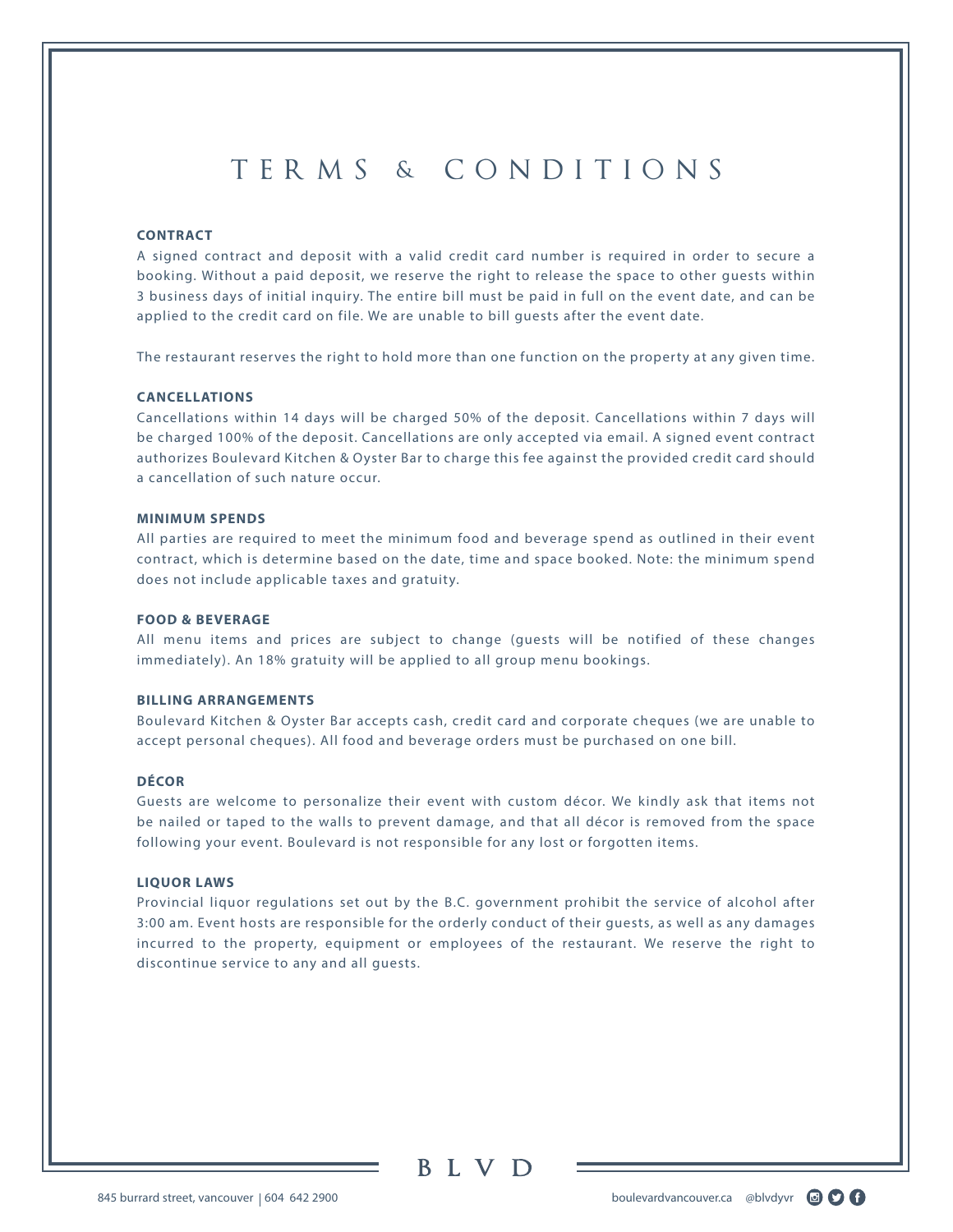## C O N TAC T

For more information, please contact:

**jennifer katchur** jkatchur@boulevardvancouver.ca 604 642 2931